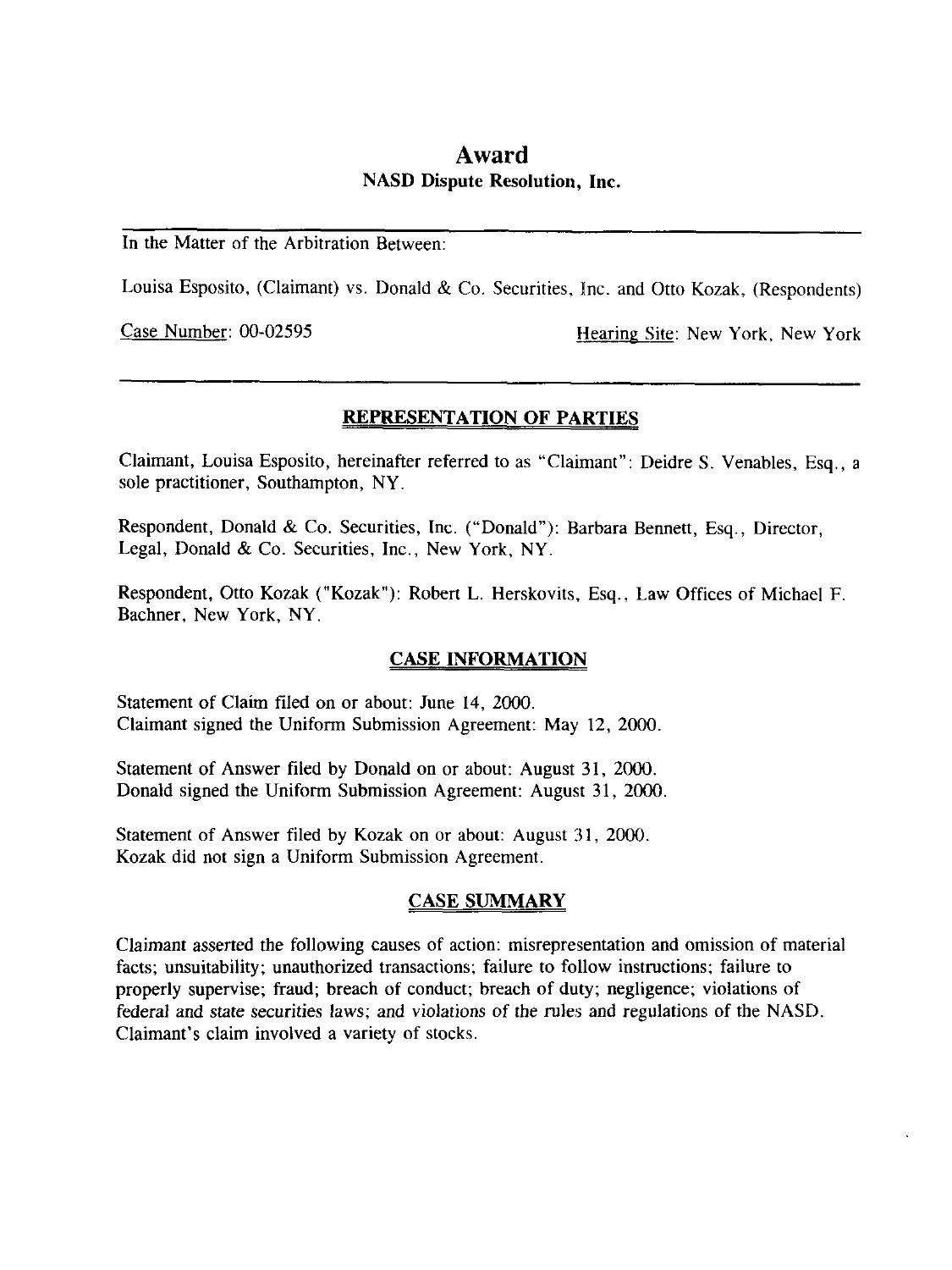NASD Dispute Resolution, Inc. Arbitration No. *00-02595*  **Award** Page **2** 

Unless specifically admitted in its Answer, Donald denied the allegations made in the Statement of Claim and asserted the following defenses: the Statement of Claim fails to state a claim upon which relief may be granted; Claimant's action or inaction bars her from recovery under the Statement of Claim by reason of the doctrines of waiver and estoppel; Claimant has suffered no damages as a result of any alleged wrongful action or inaction on the part of Donald; Claimant's claim is barred **or** reduced by reason of her own negligence and failure to exercise such diligence with respect to her investments as would be expected **of**  a reasonable person under the same circumstances; Claimant's claims are barred, in whole or in part, by the applicable statute **of** limitations; and Claimant waived any and all claims alleged by continuing to pursue her investment strategy after receiving knowledge of the risk involved.

Unless specifically admitted in his Answer, Kozak denied the allegations made in the Statement of Claim and asserted the following defenses: the Statement of Claim fails to state a cause of action upon which relief may be granted; Claimant had full control over her investment decisions; any losses incurred were the result of market price fluctuations; Kozak cannot be held responsible for losses incurred as a result of securities Claimant purchased at another brokerage **firm;** Claimant's claims are barred by the defenses of ratification and waiver; Claimant failed to mitigate any alleged damages; Claimant's claims are barred by the doctrine of laches; Claimant had full knowledge of all material facts concerning her account including the positions held and the transactions made therein and therefore is estopped from bringing this claim; Claimant is an experienced investor who knowingly, willingly, and voluntarily assumed the risk of her investments; Claimant made her own investment decision:: voluntarily and cannot shift to Respondents the burden **of** any investment losses; Claimant's losses, if any, were caused by her own conduct; at all times, Kozak conducted his business in a professional manner and acted in good faith, without knowledge of **or** participation in any alleged improper activity; Claimant did not rely to her detriment on any action **or**  inaction of Kozak; pursuant to New York law, attorneys' fees are not allowed in securities arbitration; Donald is not a New York Stock Exchange member firm, therefore New York Stock Exchange rules have no bearing upon this arbitration; and no private right of action exists for an alleged violation of an SRO rule.

#### **RELIEF REQUESTED**

Claimant requested compensatory damages in the amount of **\$150,000.00,** plus costs, expenses, disbursements, reasonable attorney's fees, and such other relief as the Panel deems just, proper, and equitable,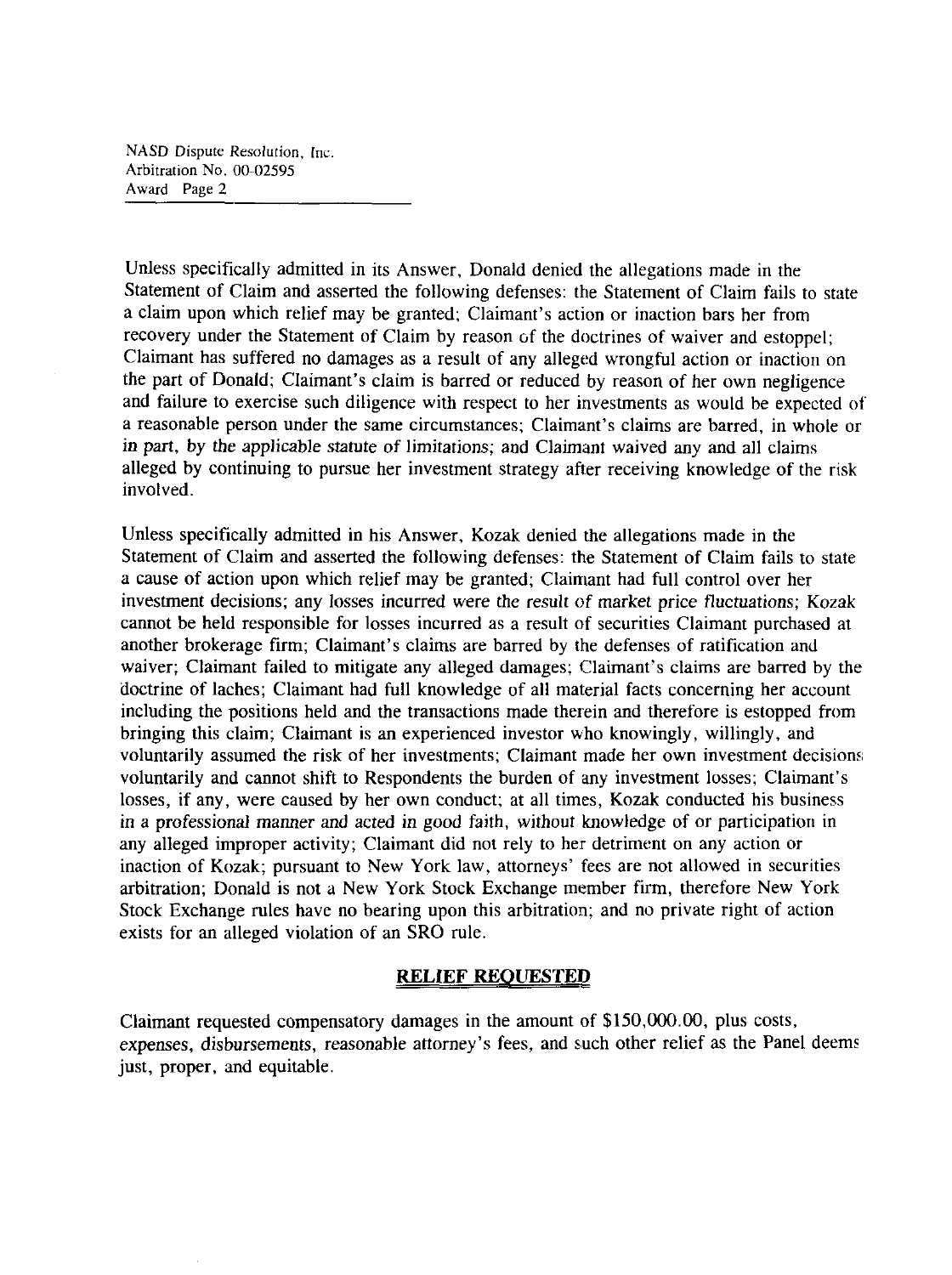**NASD** Dispute Resolution, Inc Arbitration No. **IN-02595**  Award **Page 3** 

Donald requested that the Panel deny the relief requested by Claimant and order Claimant **to**  reimburse Donald reasonably for its attorney's fees and other out-of-pocket costs incurred by the firm as a result of having to defend against Claimant's baseless claim.

Kozak requested that the Panel dismiss the Statement of Claim in its entirety; order that all references to this arbitration be expunged from the Central Registration Depository with respect **to** Kozak; award Kozak all costs and fees incurred in connection with this arbitration; and award Kozak all other relief which is just and proper.

# **OTHER ISSUES CONSIDERED AND DECIDED**

Kozak did not file with NASD Dispute Resolution, Inc. a properly executed submission to arbitration but is required **to** submit **to** arbitration pursuant to the NASD Code of Arbitration Procedure and, having answered the claim, appeared and testified at the hearing, is bound by the determination of the Panel on all issues submitted.

The parties have agreed that the Award in this matter may he executed in counterpart copies or that a handwritten, signed Award may he entered.

# **AWARD**

After considering *the* pleadings, the testimony and evidence presented at the hearing, the Panel has decided in full and final resolution of the issues submitted for determination as follows:

- 1. Claimant's claims are hereby dismissed in their entirety
- 2. All other requests for relief are hereby denied .. **I.**

Pursuant to the Code, the following fees are assessed:

#### **Filing Fees**

NASD Dispute Resolution, Inc. will retain or collect the non-refundable filing fees for each claim:

 $Initial claim filing fee$  = WAIVED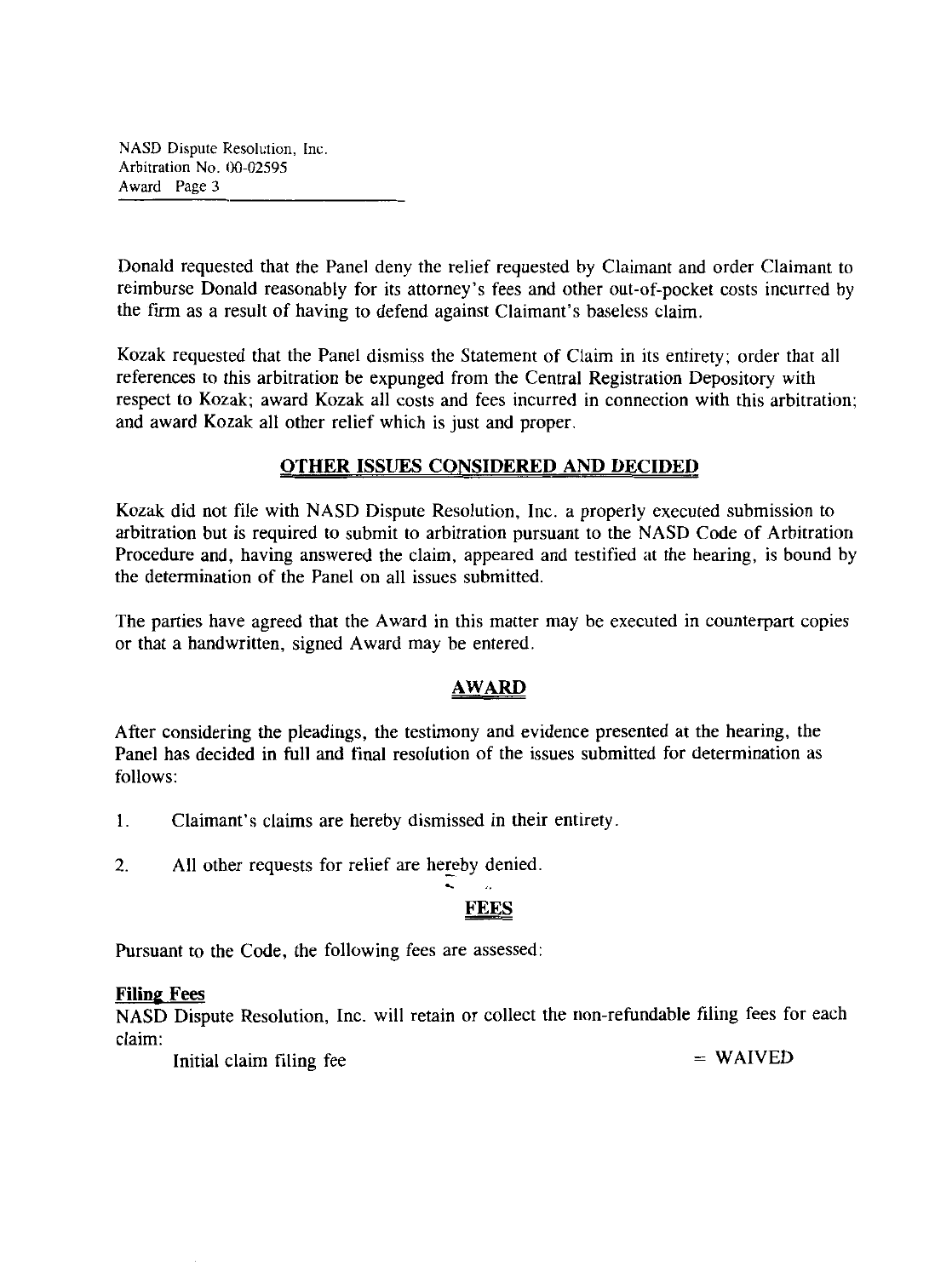NASD Dispute Resolution, Inc. Arbitration No. 00-02595 Award Page 4

#### **Member Fees**

Member fees are assessed to each member firm that is a party in these proceedings or to the member firm that employed the associated person at the time of the events giving rise to the dispute. In this matter, Donald  $& Co.$  Securities, Inc. is a party.

| Member surcharge        | $= $1,500.00$  |
|-------------------------|----------------|
| Pre-hearing process fee | $=$ \$ 600.00  |
| Hearing process fee     | $=$ \$2,500.00 |

#### **Forum Fees and Assessments**

The Panel assesses forum fees for each hearing session conducted. **A** hearing session is any meeting between the parties and the arbitrators, including a pre-hearing conference with the arbitrators, that lasts four (4) hours or less. Fees associated with these proceedings are:

| One (1) Pre-hearing session with a single arbitrator $x$ \$450.00 |                   | $=$ \$ 450.00 |                |
|-------------------------------------------------------------------|-------------------|---------------|----------------|
| Pre-hearing conference: November 27, 2000                         |                   | 1 session     |                |
| Four (4) Hearing sessions $x$ \$1,125.00                          |                   |               | $=$ \$4,500.00 |
| Hearing Dates:                                                    | February 20, 2001 | 2 sessions    |                |
|                                                                   | February 21, 2001 | 2 sessions    |                |
| Total Forum Fees                                                  |                   |               | $=$ \$4,950.00 |

1. The Panel has assessed \$1,650.00 of the forum fees against Claimant.

*2.* The Panel has assessed \$1,650.00 of the forum fees against Donald.

**3.** The Panel has assessed \$1,650.00 of the forum fees against Kozak.

#### **Fee Summary**

#### 1. Claimant be and hereby is solely liable for:

| Forum Fees                                | $=$ \$1,650.00 |
|-------------------------------------------|----------------|
| <b>Total Fees</b>                         | $=$ \$1,650.00 |
| Less payments                             | 0.00<br>$=$ S  |
| Balance Due NASD Dispute Resolution, Inc. | $=$ \$1,650.00 |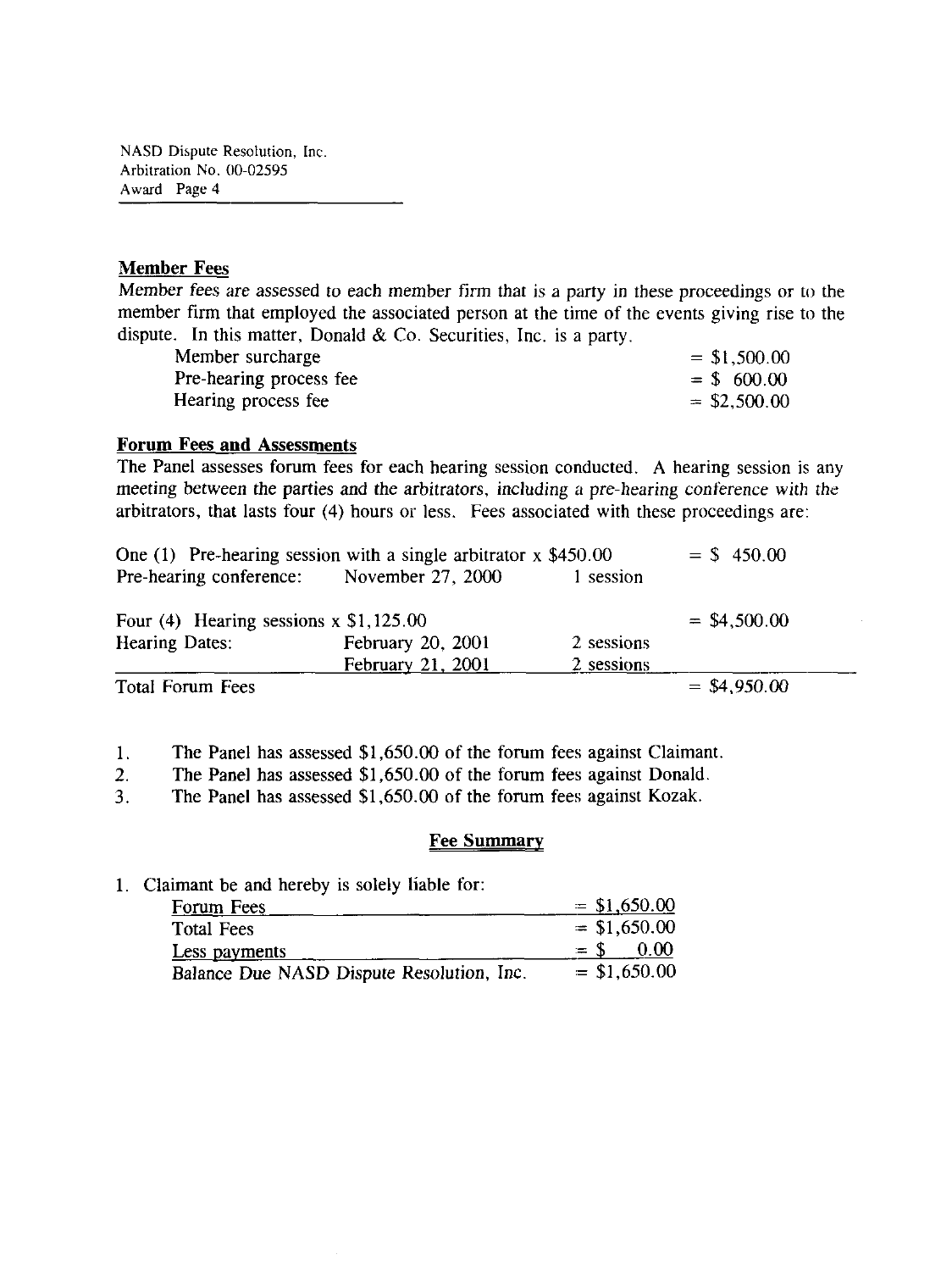NASD Dispute Resolution, Inc. Arbitration No. 00-02595 Award Page 5

 $\hat{\mathcal{A}}$ 

| 2. Donald be and hereby is solely liable for: |                |
|-----------------------------------------------|----------------|
| <b>Member Fees</b>                            | $=$ \$4,600.00 |
| Forum Fees                                    | $=$ \$1,650.00 |
| <b>Total Fees</b>                             | $=$ \$6,250.00 |
| Less payments                                 | $=$ \$4,600.00 |
| Balance Due NASD Dispute Resolution, Inc.     | $=$ \$1,650.00 |
| 3. Kozak be and hereby is solely liable for:  |                |
| Forum Fees                                    | $=$ \$1,650.00 |
| <b>Total Fees</b>                             | $=$ \$1,650.00 |
| Less payments                                 | $=$ \$<br>0.00 |
| Balance Due NASD Dispute Resolution, Inc.     | $=$ \$1,650.00 |

All balances are due and payable to NASD Dispute Resolution, Inc.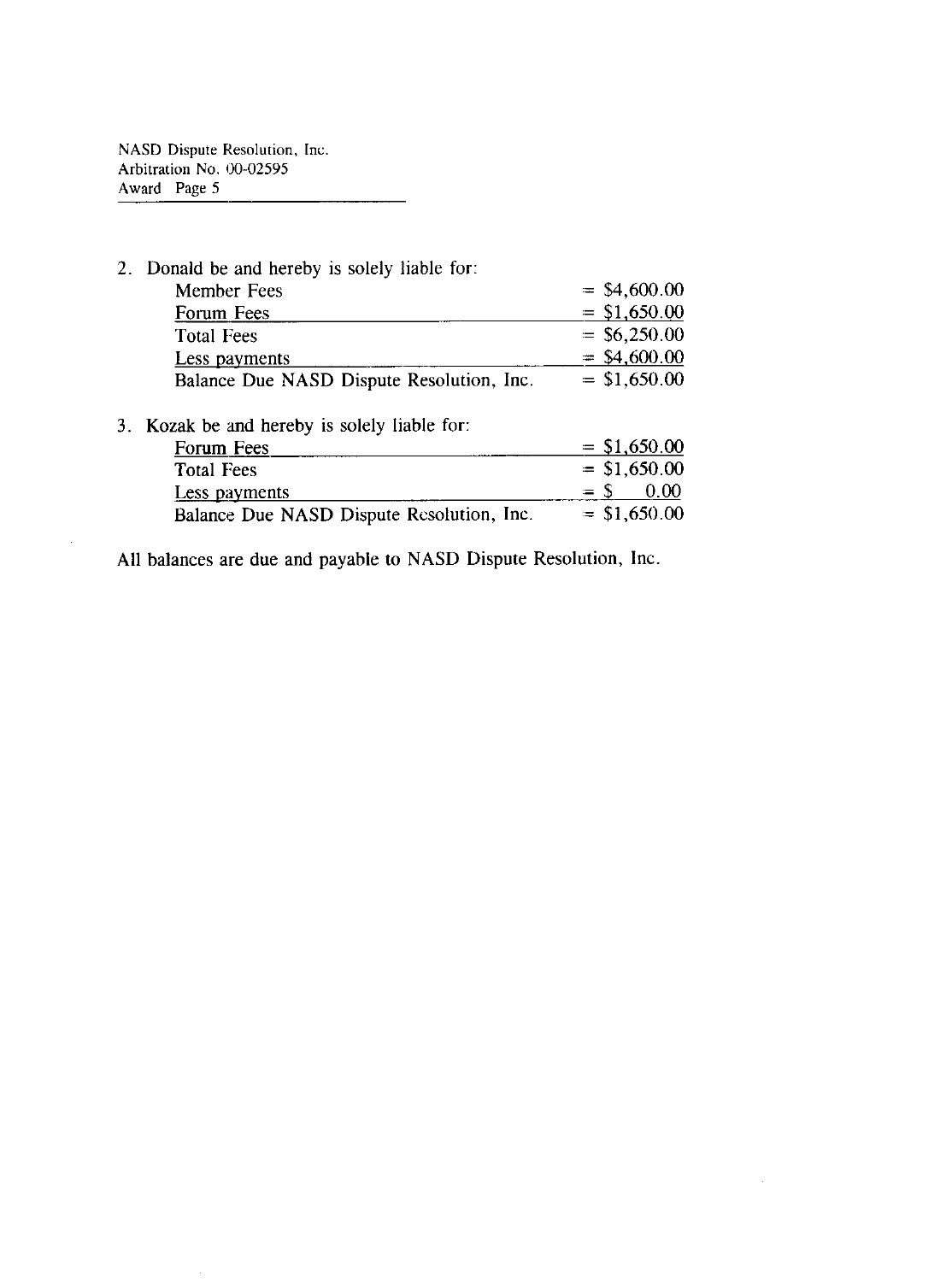NASD Dispute Resolution, Inc. Arbitration No. 00-02595 Award Page 6

# Concurring Arbitrators' Signatures

: I, the understigned arbitrator, do hereby affirm, pursuant to Article 7507 of the Civil Practice Law and Rules, that I am the individual described herein and who executed this instrument which is my award.

Richard W. Cutler, Esq. Public Arbitrator, Presiding Chair

Robin R. Henry Public Arbitrator

Signature Date

Signature Date

Signature Date

Kenneth L. Lampert Industry Arbitrator

March 28, 2001 Date of Service (For NASD office use only)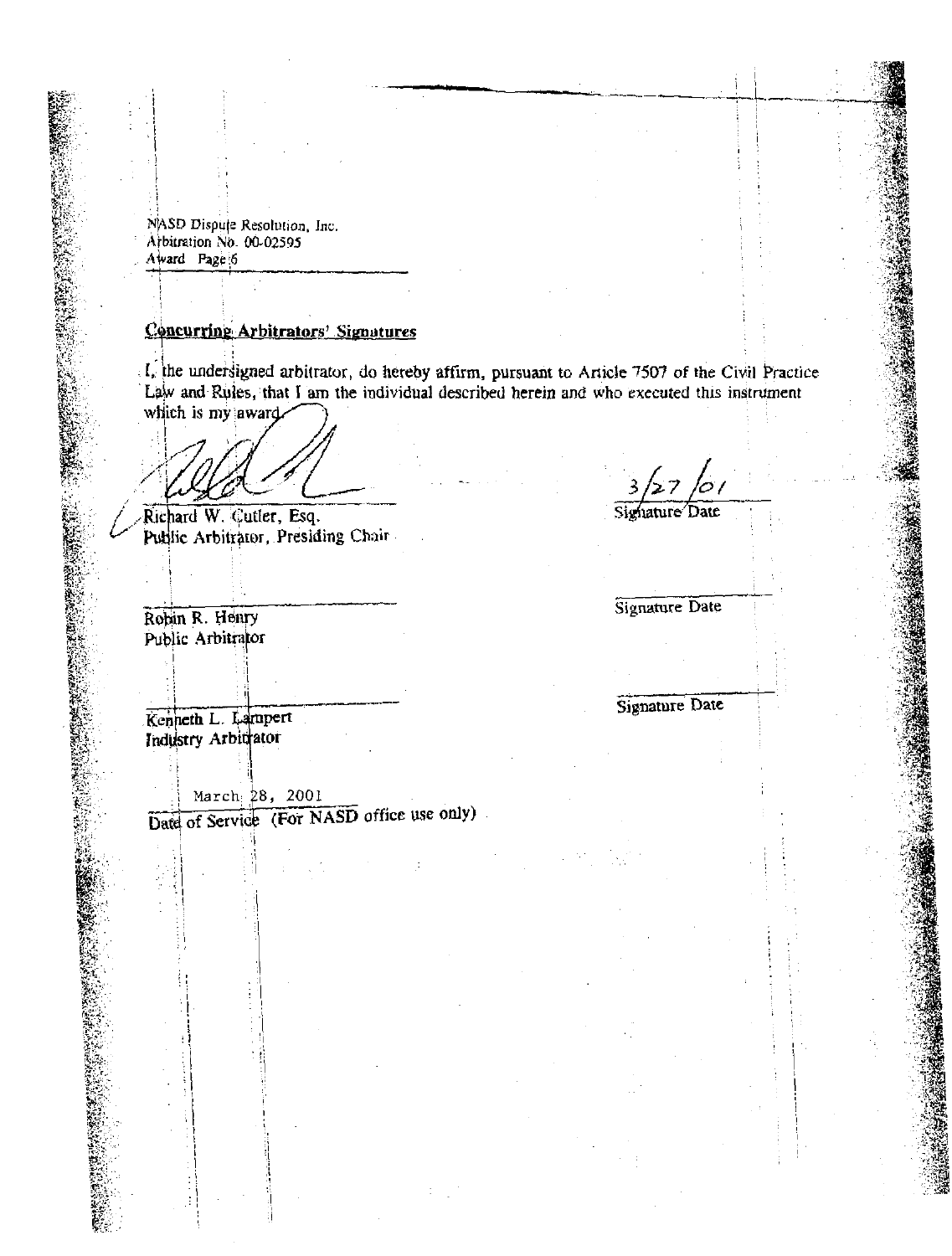NASD Dispute Resolution, Inc. Arbitration No. 00-02595 Award Page 7

## **Concurring Arbitrators' Signatures**

**I,** the undersigned arbitrator, do hereby affirm, pursuant to Article 7507 of the Civil Practice Law and Rules, that I am the individual described herein and who executed this instrument which is my award.

Richard W. Cutler, **Esq.** 

Public Arbitrator, Presiding Chair

Robin R. Henry<br>Public Arbitrator

Kenneth L. Lampert Industry Arbitrator

Ŷ,

**March** *28,* 2001

Date of Service (For NASD office use only)

Signature Date

 $\widehat{M}_{\alpha}$ . 20, 200.

Signature Date